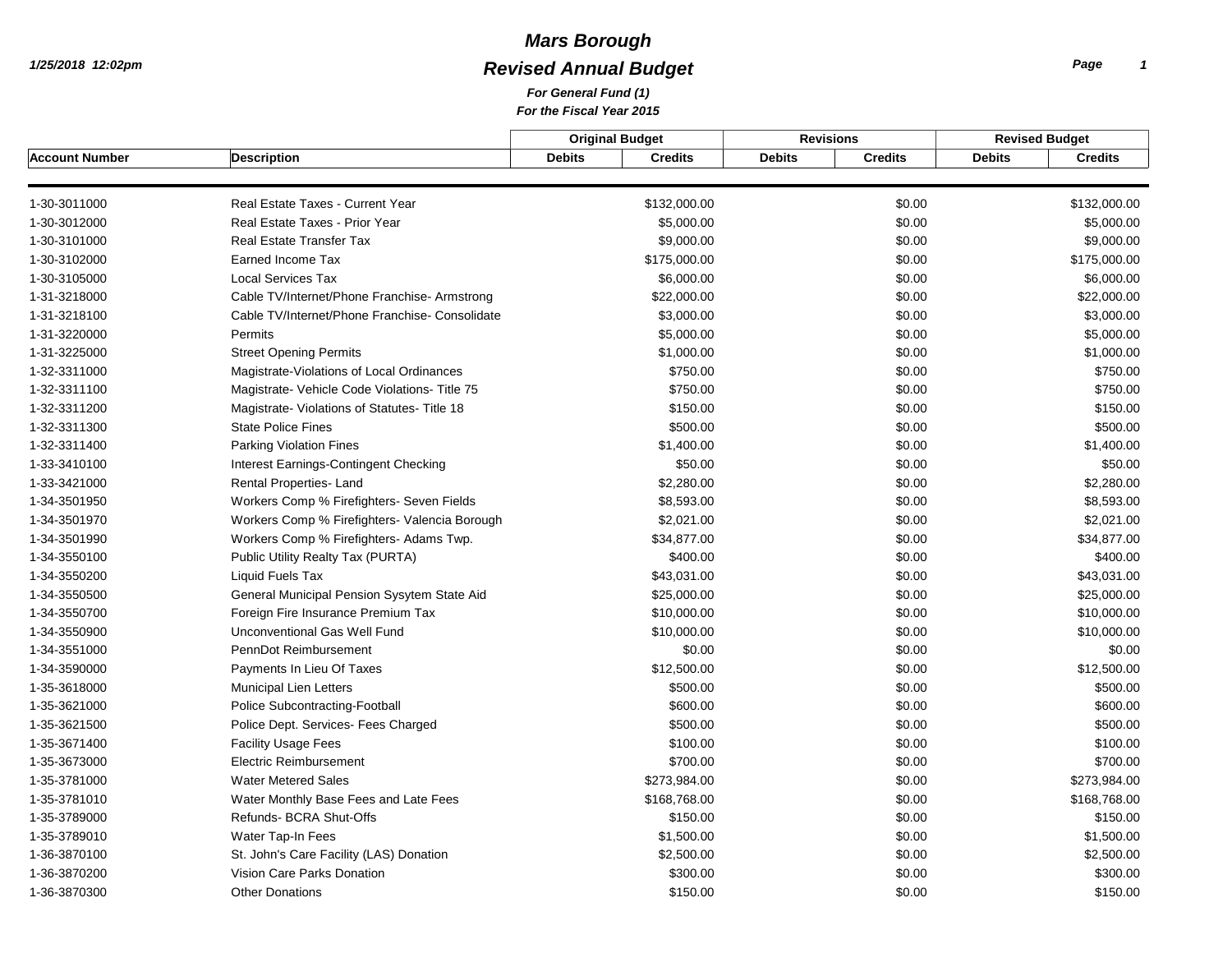# *Revised Annual Budget Mars Borough*

*Page 2*

|                             | <b>Description</b>                                | <b>Original Budget</b> |                | <b>Revisions</b> |                | <b>Revised Budget</b> |                |
|-----------------------------|---------------------------------------------------|------------------------|----------------|------------------|----------------|-----------------------|----------------|
| <b>Account Number</b>       |                                                   | <b>Debits</b>          | <b>Credits</b> | <b>Debits</b>    | <b>Credits</b> | <b>Debits</b>         | <b>Credits</b> |
|                             |                                                   |                        |                |                  |                |                       |                |
| 1-36-3870400                | Donations For Celebrations And Parades            |                        | \$10,000.00    |                  | \$0.00         |                       | \$10,000.00    |
| 1-36-3890000                | <b>Unclassified Operating Revenue</b>             |                        | \$0.00         |                  | \$0.00         |                       | \$0.00         |
| 1-36-3890100                | Sale of Recyclable Material                       |                        | \$2,500.00     |                  | \$0.00         |                       | \$2,500.00     |
| 1-36-3891000                | <b>Employee Contributions to Pension</b>          |                        | \$7,125.00     |                  | \$0.00         |                       | \$7,125.00     |
| 1-36-3960000                | Miscellaneous Receipt Overpayments                |                        | \$0.00         |                  | \$0.00         |                       | \$0.00         |
| 1-37-3911000                | Sale of General Fixed Assests                     |                        | \$800.00       |                  | \$0.00         |                       | \$800.00       |
| 1-37-3920000                | <b>Reserve Tranfer</b>                            |                        | \$125,000.00   |                  | \$0.00         |                       | \$125,000.00   |
| 1-37-3950000                | Refunds of Prior Year Expenses                    |                        | \$0.00         |                  | \$0.00         |                       | \$0.00         |
| 1-38-3900001                | <b>Deposit Correction</b>                         |                        | \$0.00         |                  | \$0.00         |                       | \$0.00         |
| <b>General Fund Revenue</b> |                                                   |                        | \$1,105,479.00 |                  | \$0.00         |                       | \$1,105,479.00 |
| 1-40-4001050                | <b>Council Wages</b>                              | \$8,400.00             |                | \$0.00           |                | \$8,400.00            |                |
| 1-40-4011050                | Mayor Wages                                       | \$1,200.00             |                | \$0.00           |                | \$1,200.00            |                |
| 1-40-4023110                | <b>Auditing Fees</b>                              | \$5,000.00             |                | \$0.00           |                | \$5,000.00            |                |
| 1-40-4031161                | Elected Real Estate Tax Collector Commission      | \$1,250.00             |                | \$0.00           |                | \$1,250.00            |                |
| 1-40-4031162                | Appointed Income Tax Collector Commission         | \$3,500.00             |                | \$0.00           |                | \$3,500.00            |                |
| 1-40-4035300                | Butler Co. Tax Collection Comm. - Boro Allocation | \$140.00               |                | \$0.00           |                | \$140.00              |                |
| 1-40-4043141                | Solicitor Fees-Lope                               | \$8,000.00             |                | \$0.00           |                | \$8,000.00            |                |
| 1-40-4043142                | Legal Fees                                        | \$2,000.00             |                | \$0.00           |                | \$2,000.00            |                |
| 1-40-4051151                | Secretary Full Time Wages                         | \$17,109.00            |                | \$0.00           |                | \$17,109.00           |                |
| 1-40-4051152                | Asst. Secretary Part Time Wages                   | \$14,665.00            |                | \$0.00           |                | \$14,665.00           |                |
| 1-40-4051800                | <b>Secretary Overtime Wages</b>                   | \$0.00                 |                | \$0.00           |                | \$0.00                |                |
| 1-40-4051920                | FICA/Medicare Boro Share - Admin                  | \$2,431.00             |                | \$0.00           |                | \$2,431.00            |                |
| 1-40-4051940                | Unemeploymnet Comp Boro Share - Admin             | \$498.00               |                | \$0.00           |                | \$498.00              |                |
| 1-40-4061200                | <b>Other Regular Wages</b>                        | \$2,059.00             |                | \$0.00           |                | \$2,059.00            |                |
| 1-40-4061950                | Workers Comp Insurance- All Boro Employees        | \$34,455.00            |                | \$0.00           |                | \$34,455.00           |                |
| 1-40-4062100                | <b>Office Supplies-All</b>                        | \$3,000.00             |                | \$0.00           |                | \$3,000.00            |                |
| 1-40-4062600                | <b>Office Equipment</b>                           | \$2,200.00             |                | \$0.00           |                | \$2,200.00            |                |
| 1-40-4063000                | Petty Cash Expense                                | \$200.00               |                | \$0.00           |                | \$200.00              |                |
| 1-40-4063100                | <b>Professional Services-All</b>                  | \$0.00                 |                | \$0.00           |                | \$0.00                |                |
| 1-40-4063101                | <b>Codification of Ordinances</b>                 | \$2,000.00             |                | \$0.00           |                | \$2,000.00            |                |
| 1-40-4063400                | Advertising/Printing/Postage -All                 | \$4,500.00             |                | \$0.00           |                | \$4,500.00            |                |
| 1-40-4063500                | Insurance/Bonding-All                             | \$20,804.00            |                | \$0.00           |                | \$20,804.00           |                |
| 1-40-4063810                | <b>Railroad Leases</b>                            | \$1,600.00             |                | \$0.00           |                | \$1,600.00            |                |
| 1-40-4063900                | <b>Bank Fees</b>                                  | \$250.00               |                | \$0.00           |                | \$250.00              |                |
| 1-40-4064200                | Dues/Subscriptions/Memberships                    | \$1,750.00             |                | \$0.00           |                | \$1,750.00            |                |
| 1-40-4064300                | Property Tax                                      | \$1,000.00             |                | \$0.00           |                | \$1,000.00            |                |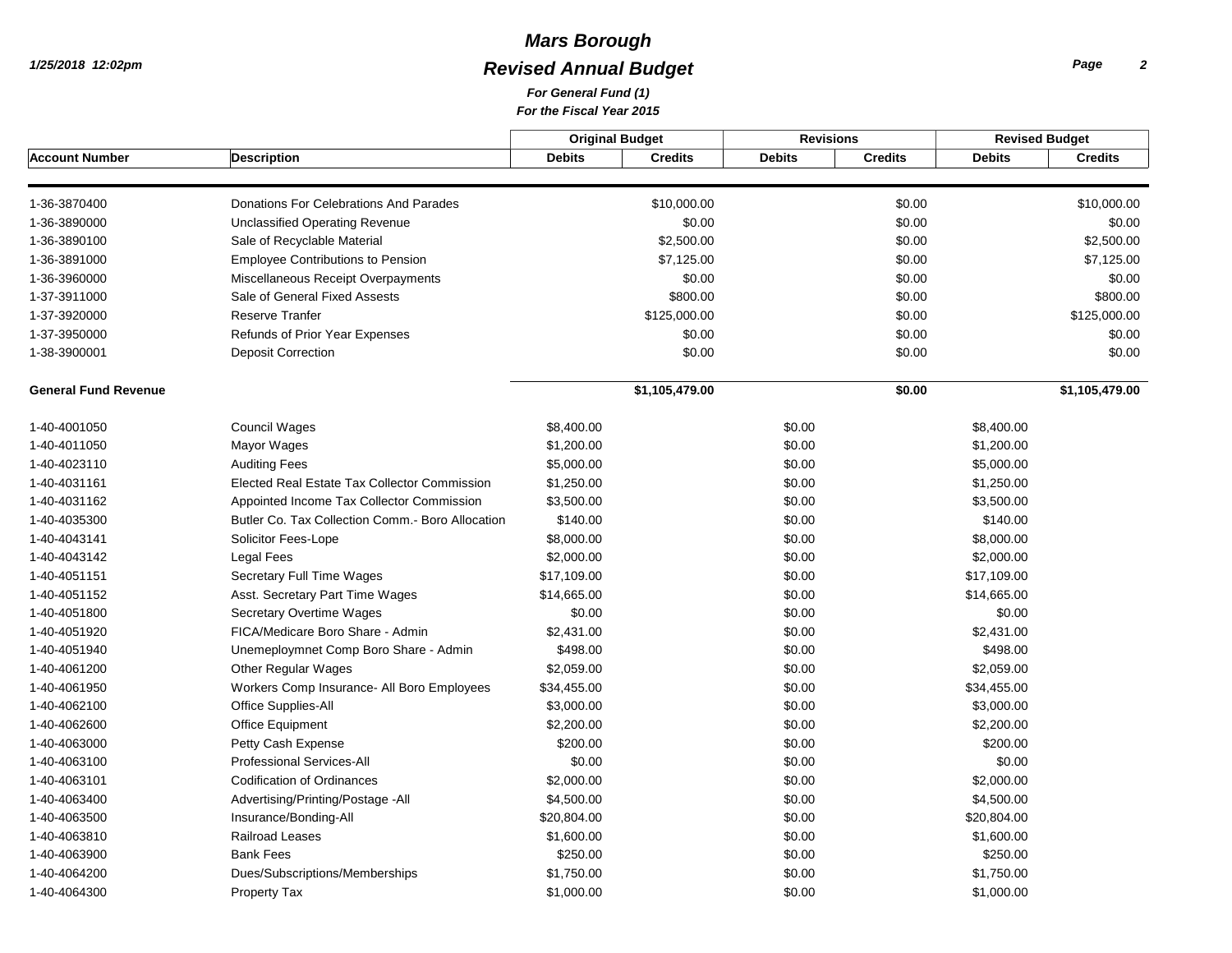# *Revised Annual Budget Mars Borough*

*Page 3*

| <b>Account Number</b> | <b>Description</b>                                 | <b>Original Budget</b> |                | <b>Revisions</b> |                | <b>Revised Budget</b> |                |
|-----------------------|----------------------------------------------------|------------------------|----------------|------------------|----------------|-----------------------|----------------|
|                       |                                                    | <b>Debits</b>          | <b>Credits</b> | <b>Debits</b>    | <b>Credits</b> | <b>Debits</b>         | <b>Credits</b> |
|                       |                                                    |                        |                |                  |                |                       |                |
| 1-40-4064600          | Meetings/Conferences/Continuing Education          | \$400.00               |                | \$0.00           |                | \$400.00              |                |
| 1-40-4064700          | Drug/Alcohol Testing/Background Checks             | \$350.00               |                | \$0.00           |                | \$350.00              |                |
| 1-40-4065000          | Contributions                                      | \$250.00               |                | \$0.00           |                | \$250.00              |                |
| 1-40-4065200          | Real Estate Tax 3.1% to Mars Library               | \$4,350.00             |                | \$0.00           |                | \$4,350.00            |                |
| 1-40-4065210          | Donation to Mars Library                           | \$3,000.00             |                | \$0.00           |                | \$3,000.00            |                |
| 1-40-4067000          | <b>Capital Purchases</b>                           | \$0.00                 |                | \$0.00           |                | \$0.00                |                |
| 1-40-4072600          | <b>Computer Hardware</b>                           | \$100.00               |                | \$0.00           |                | \$100.00              |                |
| 1-40-4073100          | <b>Computer Professional Services</b>              | \$200.00               |                | \$0.00           |                | \$200.00              |                |
| 1-40-4074520          | <b>Computer Contracted Services</b>                | \$3,834.00             |                | \$0.00           |                | \$3,834.00            |                |
| 1-40-4074530          | Website                                            | \$1,500.00             |                | \$0.00           |                | \$1,500.00            |                |
| 1-40-4074540          | <b>Computer Software/Licenses</b>                  | \$200.00               |                | \$0.00           |                | \$200.00              |                |
| 1-40-4093210          | Telephone - All                                    | \$8,000.00             |                | \$0.00           |                | \$8,000.00            |                |
| 1-40-4093250          | Internet - All                                     | \$0.00                 |                | \$0.00           |                | \$0.00                |                |
| 1-40-4093610          | Electricity - All except Marburger Field           | \$15,000.00            |                | \$0.00           |                | \$15,000.00           |                |
| 1-40-4093620          | Gas For Heating - All                              | \$5,500.00             |                | \$0.00           |                | \$5,500.00            |                |
| 1-40-4093640          | Sewer - All                                        | \$900.00               |                | \$0.00           |                | \$900.00              |                |
| 1-40-4093670          | Trash Removal - Boro Bldg.                         | \$1,200.00             |                | \$0.00           |                | \$1,200.00            |                |
| 1-40-4093730          | <b>Building Repair &amp; Maintenance</b>           | \$30,397.00            |                | \$0.00           |                | \$30,397.00           |                |
| 1-40-4093731          | <b>Building Demolition</b>                         | \$15,000.00            |                | \$0.00           |                | \$15,000.00           |                |
| 1-50-4101120          | Police Full Time Wages KR                          | \$49,514.00            |                | \$0.00           |                | \$49,514.00           |                |
| 1-50-4101150          | Police Part Time Wages                             | \$65,015.00            |                | \$0.00           |                | \$65,015.00           |                |
| 1-50-4101801          | Police Full Time Overtime Wages KR                 | \$8,243.00             |                | \$0.00           |                | \$8,243.00            |                |
| 1-50-4101802          | Police Part Time Overtime Wages                    | \$2,906.00             |                | \$0.00           |                | \$2,906.00            |                |
| 1-50-4101830          | Special Details Reimbursed - Football              | \$600.00               |                | \$0.00           |                | \$600.00              |                |
| 1-50-4101920          | Police FICA/Medicare Boro Share                    | \$9,614.00             |                | \$0.00           |                | \$9,614.00            |                |
| 1-50-4101940          | Police Unemploymnet Comp Boro Share                | \$1,201.00             |                | \$0.00           |                | \$1,201.00            |                |
| 1-50-4101960          | Police Medical Insurance KR                        | \$10,559.00            |                | \$0.00           |                | \$10,559.00           |                |
| 1-50-4101970          | Uniform Pension Actuary and MMO KR                 | \$30,000.00            |                | \$0.00           |                | \$30,000.00           |                |
| 1-50-4101971          | Uniform Pension Employee Contribution KR           | \$0.00                 |                | \$0.00           |                | \$0.00                |                |
| 1-50-4101981          | Police Vision Insurance KR                         | \$336.00               |                | \$0.00           |                | \$336.00              |                |
| 1-50-4101982          | Police Dental Insurance KR                         | \$1,466.00             |                | \$0.00           |                | \$1,466.00            |                |
| 1-50-4101983          | Police Life Insurance KR                           | \$1,002.00             |                | \$0.00           |                | \$1,002.00            |                |
| 1-50-4101984          | Police Disiability Insurance KR                    | \$954.00               |                | \$0.00           |                | \$954.00              |                |
| 1-50-4102310          | Vehicle Gas & Oil                                  | \$5,500.00             |                | \$0.00           |                | \$5,500.00            |                |
| 1-50-4102381          | Police Uniform Allowance KR                        | \$850.00               |                | \$0.00           |                | \$850.00              |                |
| 1-50-4102382          | <b>Police Uniform Allowance Part Time Officers</b> | \$800.00               |                | \$0.00           |                | \$800.00              |                |
| 1-50-4102383          | Police Uniforms - Department                       | \$1,000.00             |                | \$0.00           |                | \$1,000.00            |                |
| 1-50-4102420          | <b>Operating Supplies</b>                          | \$2,400.00             |                | \$0.00           |                | \$2,400.00            |                |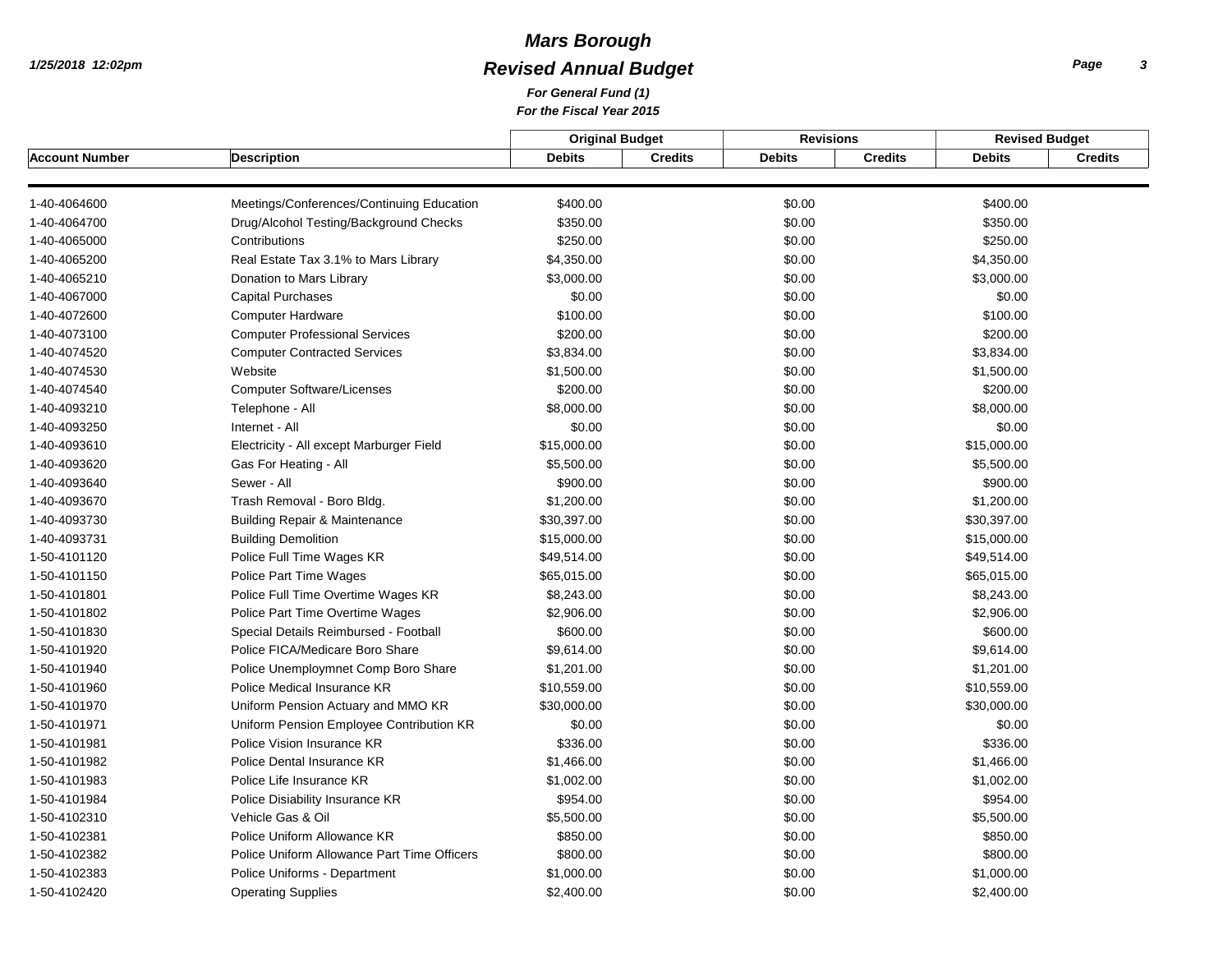### *Revised Annual Budget Mars Borough*

*Page 4*

| <b>Account Number</b> | <b>Description</b>                               | <b>Original Budget</b> |                | <b>Revisions</b> |                | <b>Revised Budget</b> |                |
|-----------------------|--------------------------------------------------|------------------------|----------------|------------------|----------------|-----------------------|----------------|
|                       |                                                  | <b>Debits</b>          | <b>Credits</b> | <b>Debits</b>    | <b>Credits</b> | <b>Debits</b>         | <b>Credits</b> |
|                       |                                                  |                        |                |                  |                |                       |                |
| 1-50-4102600          | <b>Office/Operating Equipment</b>                | \$1,000.00             |                | \$0.00           |                | \$1,000.00            |                |
| 1-50-4102610          | Office Computer Hardware                         | \$600.00               |                | \$0.00           |                | \$600.00              |                |
| 1-50-4102620          | Vehicle Equipment                                | \$3,500.00             |                | \$0.00           |                | \$3,500.00            |                |
| 1-50-4102630          | Vehicle Computer Hardware                        | \$1,800.00             |                | \$0.00           |                | \$1,800.00            |                |
| 1-50-4102640          | <b>Firearms and Related Accessories</b>          | \$150.00               |                | \$0.00           |                | \$150.00              |                |
| 1-50-4103100          | Office/Vehicle Computer Professional Services    | \$200.00               |                | \$0.00           |                | \$200.00              |                |
| 1-50-4103160          | Police Dept. Lab Fees - Reimbursed By Clients    | \$500.00               |                | \$0.00           |                | \$500.00              |                |
| 1-50-4103270          | Radio Call System                                | \$500.00               |                | \$0.00           |                | \$500.00              |                |
| 1-50-4103290          | Vascar                                           | \$600.00               |                | \$0.00           |                | \$600.00              |                |
| 1-50-4103310          | <b>Travel Expenses</b>                           | \$300.00               |                | \$0.00           |                | \$300.00              |                |
| 1-50-4103730          | <b>Building Repair And Maintenance</b>           | \$2,265.00             |                | \$0.00           |                | \$2,265.00            |                |
| 1-50-4103740          | Vehicle Maintenance                              | \$4,500.00             |                | \$0.00           |                | \$4,500.00            |                |
| 1-50-4104200          | Dues/Subscriptions/Memberships                   | \$200.00               |                | \$0.00           |                | \$200.00              |                |
| 1-50-4104520          | Office/Vehicle Computer Services - Contracted    | \$1,000.00             |                | \$0.00           |                | \$1,000.00            |                |
| 1-50-4104540          | Office/VehicleComputer Software/Licenses         | \$150.00               |                | \$0.00           |                | \$150.00              |                |
| 1-50-4104600          | Meetings/Conferences                             | \$0.00                 |                | \$0.00           |                | \$0.00                |                |
| 1-50-4104610          | Training/Qualification                           | \$1,000.00             |                | \$0.00           |                | \$1,000.00            |                |
| 1-50-4107000          | <b>Capital Purchases</b>                         | \$3,250.00             |                | \$0.00           |                | \$3,250.00            |                |
| 1-50-4113540          | Workers Comp - Firefighters/Other Municipalities | \$45,491.00            |                | \$0.00           |                | \$45,491.00           |                |
| 1-50-4113550          | Workers Comp - Firefighters/Mars Boro            | \$5,055.00             |                | \$0.00           |                | \$5,055.00            |                |
| 1-50-4115400          | Real Estate Tax 3.1% to Fire Company             | \$4,350.00             |                | \$0.00           |                | \$4,350.00            |                |
| 1-50-4115410          | Donation To Fire Company                         | \$3,000.00             |                | \$0.00           |                | \$3,000.00            |                |
| 1-50-4115420          | Foreign Fire Insurance Premium                   | \$9,062.00             |                | \$0.00           |                | \$9,062.00            |                |
| 1-50-4131150          | Code Enforcement Part Time Wages RM              | \$6,000.00             |                | \$0.00           |                | \$6,000.00            |                |
| 1-50-4131800          | Code Enforcement Overtime Wages RM               | \$0.00                 |                | \$0.00           |                | \$0.00                |                |
| 1-50-4131920          | Code Enforce. - FICA/Medicare Boro Share         | \$459.00               |                | \$0.00           |                | \$459.00              |                |
| 1-50-4131940          | Code Enforce. - Unemployment Comp Boro Shar      | \$171.00               |                | \$0.00           |                | \$171.00              |                |
| 1-50-4133100          | Code Enforcement - Professional Code Services    | \$3,500.00             |                | \$0.00           |                | \$3,500.00            |                |
| 1-50-4193520          | Subsidies For Individuals                        | \$450.00               |                | \$0.00           |                | \$450.00              |                |
| 1-60-4301121          | Streets Full-Time Wages GS                       | \$25,901.00            |                | \$0.00           |                | \$25,901.00           |                |
| 1-60-4301122          | Streets Full-Time Wages JL                       | \$29,362.00            |                | \$0.00           |                | \$29,362.00           |                |
| 1-60-4301150          | Streets Part-Time Wages Seasonal                 | \$788.00               |                | \$0.00           |                | \$788.00              |                |
| 1-60-4301801          | <b>Streets Overtime Wages GS</b>                 | \$2,338.00             |                | \$0.00           |                | \$2,338.00            |                |
| 1-60-4301802          | Streets Overtime Wages JL                        | \$2,024.00             |                | \$0.00           |                | \$2,024.00            |                |
| 1-60-4301920          | FICA/Medicare Boro Share GS+JL+Seasonal          | \$5,057.00             |                | \$0.00           |                | \$5,057.00            |                |
| 1-60-4301940          | Unemployment Comp Boro Share GS+JL+Seaso         | \$520.00               |                | \$0.00           |                | \$520.00              |                |
| 1-60-4301960          | Medical Insurance GS & JL                        | \$13,831.00            |                | \$0.00           |                | \$13,831.00           |                |
| 1-60-4301970          | Non-Uniform Pension Boro Share GS & JL           | \$1,000.00             |                | \$0.00           |                | \$1,000.00            |                |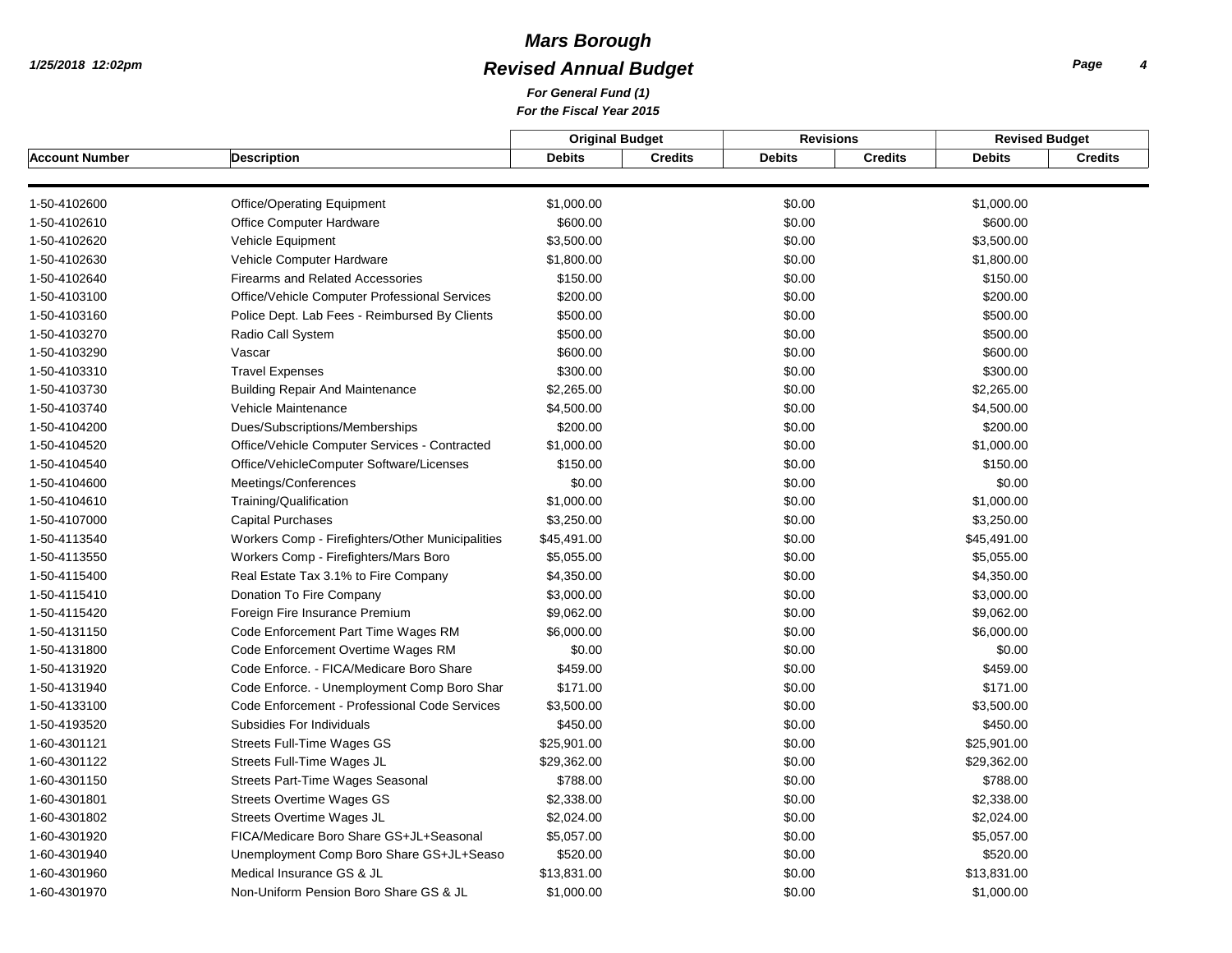# *Revised Annual Budget Mars Borough*

*Page 5*

| <b>Account Number</b> | <b>Description</b>                                | <b>Original Budget</b> |                | <b>Revisions</b> |                | <b>Revised Budget</b> |                |
|-----------------------|---------------------------------------------------|------------------------|----------------|------------------|----------------|-----------------------|----------------|
|                       |                                                   | <b>Debits</b>          | <b>Credits</b> | <b>Debits</b>    | <b>Credits</b> | <b>Debits</b>         | <b>Credits</b> |
|                       |                                                   |                        |                |                  |                |                       |                |
| 1-60-4301971          | Non-Uniform Pension Employee Contribution GS      | \$2,715.00             |                | \$0.00           |                | \$2,715.00            |                |
| 1-60-4301972          | Non-Uniform Pension Employee Contribution JL      | \$628.00               |                | \$0.00           |                | \$628.00              |                |
| 1-60-4301975          | Non-Uniform Pension Admin Fee                     | \$100.00               |                | \$0.00           |                | \$100.00              |                |
| 1-60-4301981          | Vision Insurance GS & JL                          | \$672.00               |                | \$0.00           |                | \$672.00              |                |
| 1-60-4301982          | Dental Insurance GS & JL                          | \$2,932.00             |                | \$0.00           |                | \$2,932.00            |                |
| 1-60-4301983          | Life Insurance GS & JL                            | \$432.00               |                | \$0.00           |                | \$432.00              |                |
| 1-60-4301984          | Disability Insurance GS + JL                      | \$1,824.00             |                | \$0.00           |                | \$1,824.00            |                |
| 1-60-4302310          | Vehicle/Heavy Equipment Gas & Oil                 | \$7,000.00             |                | \$0.00           |                | \$7,000.00            |                |
| 1-60-4302380          | Department Uniforms/Laundry Services              | \$4,500.00             |                | \$0.00           |                | \$4,500.00            |                |
| 1-60-4303730          | <b>Building Repair And Maintenance</b>            | \$1,000.00             |                | \$0.00           |                | \$1,000.00            |                |
| 1-60-4303840          | Rental Of Equipment And Machinery                 | \$2,500.00             |                | \$0.00           |                | \$2,500.00            |                |
| 1-60-4304500          | <b>Contracted Services</b>                        | \$1,000.00             |                | \$0.00           |                | \$1,000.00            |                |
| 1-60-4307400          | <b>Capital Purchases</b>                          | \$18,500.00            |                | \$0.00           |                | \$18,500.00           |                |
| 1-60-4314501          | <b>Street Cleaning</b>                            | \$2,500.00             |                | \$0.00           |                | \$2,500.00            |                |
| 1-60-4322450          | Salt/Ashes                                        | \$20,000.00            |                | \$0.00           |                | \$20,000.00           |                |
| 1-60-4332450          | <b>Street Signs</b>                               | \$2,000.00             |                | \$0.00           |                | \$2,000.00            |                |
| 1-60-4343610          | <b>Street Lighting</b>                            | \$20,000.00            |                | \$0.00           |                | \$20,000.00           |                |
| 1-60-4352450          | Curbs, Sidwalks, Crosswalks                       | \$5,000.00             |                | \$0.00           |                | \$5,000.00            |                |
| 1-60-4362450          | <b>Storm Sewers And Drains</b>                    | \$5,000.00             |                | \$0.00           |                | \$5,000.00            |                |
| 1-60-4373740          | Vehicle/Machinery/Equipment Repair And Mainte     | \$12,500.00            |                | \$0.00           |                | \$12,500.00           |                |
| 1-60-4382450          | <b>Street Repairs And Patching Materials</b>      | \$7,500.00             |                | \$0.00           |                | \$7,500.00            |                |
| 1-60-4392450          | Street Construction/Rebuilding Projects-Lincoln A | \$37,500.00            |                | \$0.00           |                | \$37,500.00           |                |
| 1-60-4481170          | Other Wages - H2O Monitoring                      | \$0.00                 |                | \$0.00           |                | \$0.00                |                |
| 1-70-4481120          | Foreman Full-Time Wages ED                        | \$45,688.00            |                | \$0.00           |                | \$45,688.00           |                |
| 1-70-4481150          | Full Time Wages (NS)                              | \$20,800.00            |                | \$0.00           |                | \$20,800.00           |                |
| 1-70-4481170          | Other Wages - H2O Monitoring                      | \$5,700.00             |                | \$0.00           |                | \$5,700.00            |                |
| 1-70-4481801          | Foreman Overtime Wages ED                         | \$1,593.00             |                | \$0.00           |                | \$1,593.00            |                |
| 1-70-4481802          | Full Time Overtime Wages (NS)                     | \$0.00                 |                | \$0.00           |                | \$0.00                |                |
| 1-70-4481920          | FICA/Medicare Boro Share ED+NS                    | \$5,208.00             |                | \$0.00           |                | \$5,208.00            |                |
| 1-70-4481940          | Unemployment Comp Boro Share ED                   | \$498.00               |                | \$0.00           |                | \$498.00              |                |
| 1-70-4481960          | Medical Insurance ED                              | \$7,256.00             |                | \$0.00           |                | \$7,256.00            |                |
| 1-70-4481970          | Non-Uniform Pension Boro Share ED                 | \$500.00               |                | \$0.00           |                | \$500.00              |                |
| 1-70-4481971          | Non-Uniform Pension Employee Contribution ED      | \$3,782.00             |                | \$0.00           |                | \$3,782.00            |                |
| 1-70-4481981          | Vision Insurance ED + NS                          | \$336.00               |                | \$0.00           |                | \$336.00              |                |
| 1-70-4481982          | Dental Insurance ED + NS                          | \$1,466.00             |                | \$0.00           |                | \$1,466.00            |                |
| 1-70-4481983          | Life Insurance ED                                 | \$216.00               |                | \$0.00           |                | \$216.00              |                |
| 1-70-4481984          | Disability Insurance ED + NS                      | \$576.00               |                | \$0.00           |                | \$576.00              |                |
| 1-70-4482220          | <b>Water Treatment Chemicals</b>                  | \$17,500.00            |                | \$0.00           |                | \$17,500.00           |                |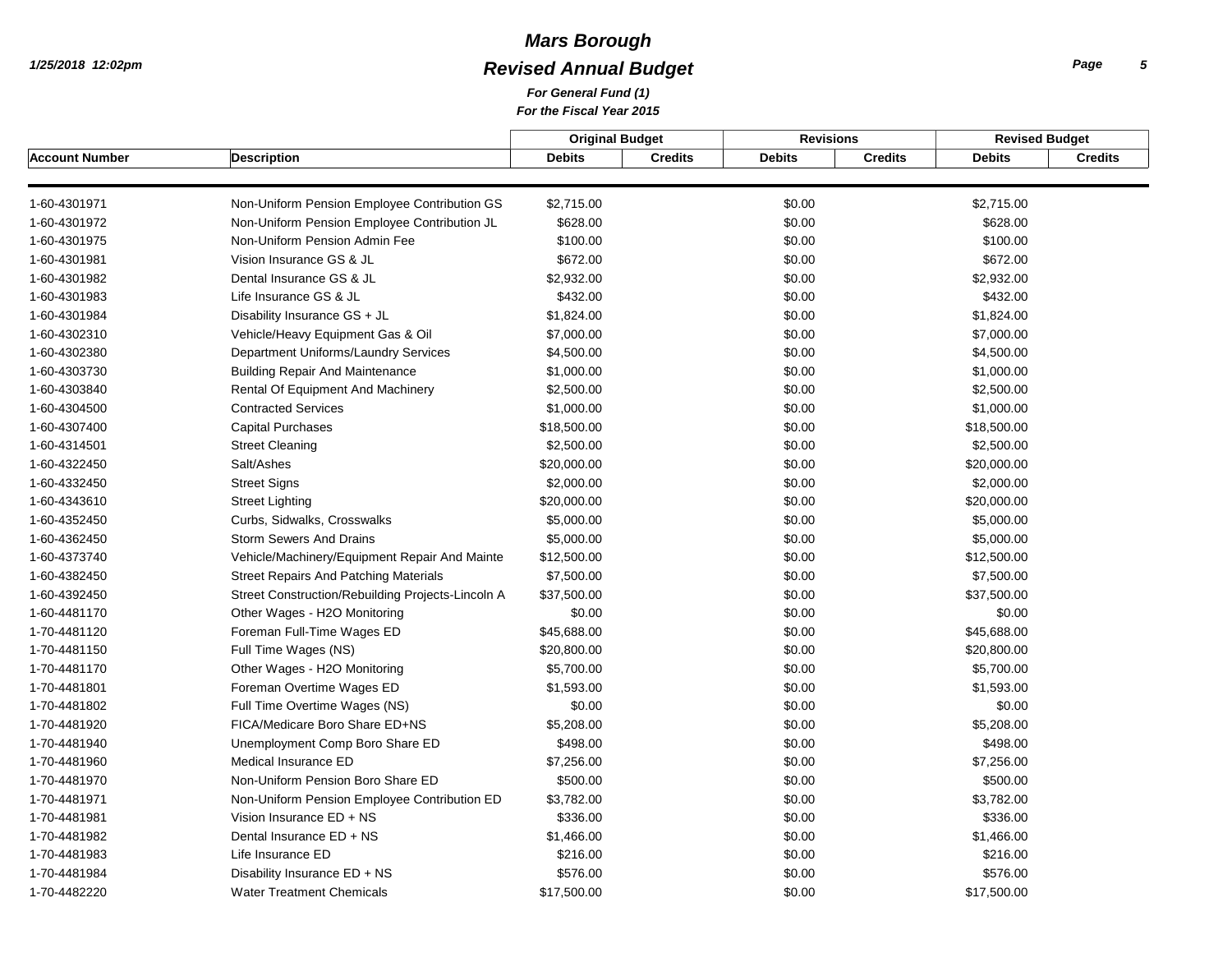### *Revised Annual Budget Mars Borough*

*Page 6*

| <b>Account Number</b> | <b>Description</b>                             | <b>Original Budget</b> |                | <b>Revisions</b> |                | <b>Revised Budget</b> |                |
|-----------------------|------------------------------------------------|------------------------|----------------|------------------|----------------|-----------------------|----------------|
|                       |                                                | <b>Debits</b>          | <b>Credits</b> | <b>Debits</b>    | <b>Credits</b> | <b>Debits</b>         | <b>Credits</b> |
|                       |                                                |                        |                |                  |                |                       |                |
| 1-70-4482600          | Office and Operating Equipment                 | \$5,000.00             |                | \$0.00           |                | \$5,000.00            |                |
| 1-70-4482610          | <b>Computer Hardware</b>                       | \$0.00                 |                | \$0.00           |                | \$0.00                |                |
| 1-70-4483100          | <b>Computer Professional Services</b>          | \$500.00               |                | \$0.00           |                | \$500.00              |                |
| 1-70-4483130          | <b>Engineering Fees</b>                        | \$10,000.00            |                | \$0.00           |                | \$10,000.00           |                |
| 1-70-4483160          | Water Analysis Lab Fees                        | \$4,000.00             |                | \$0.00           |                | \$4,000.00            |                |
| 1-70-4483720          | Improvements To Water Infrastructure           | \$37,500.00            |                | \$0.00           |                | \$37,500.00           |                |
| 1-70-4483730          | <b>Building Repair &amp; Maintenance</b>       | \$6,500.00             |                | \$0.00           |                | \$6,500.00            |                |
| 1-70-4483740          | Water Equipment Repair And Maintenance         | \$7,500.00             |                | \$0.00           |                | \$7,500.00            |                |
| 1-70-4484200          | Dues/Subscriptions/Memberships                 | \$1,000.00             |                | \$0.00           |                | \$1,000.00            |                |
| 1-70-4484500          | <b>Contracted Services</b>                     | \$15,000.00            |                | \$0.00           |                | \$15,000.00           |                |
| 1-70-4484600          | Meetings/Conferences/Continuing Education      | \$500.00               |                | \$0.00           |                | \$500.00              |                |
| 1-70-4487000          | <b>Capital Purchases</b>                       | \$9,000.00             |                | \$0.00           |                | \$9,000.00            |                |
| 1-70-4488000          | Depreciation                                   | \$14,000.00            |                | \$0.00           |                | \$14,000.00           |                |
| 1-80-4542501          | Marburger Field Operating/Maintenance Supplies | \$9,000.00             |                | \$0.00           |                | \$9,000.00            |                |
| 1-80-4542502          | Garfield Park Operating/Maintenance Supplies   | \$2,000.00             |                | \$0.00           |                | \$2,000.00            |                |
| 1-80-4542503          | Clay Ave. Park Operating/Maintenance Supplies  | \$2,000.00             |                | \$0.00           |                | \$2,000.00            |                |
| 1-80-4542601          | Marburger Field Equipment                      | \$2,900.00             |                | \$0.00           |                | \$2,900.00            |                |
| 1-80-4542602          | Garfield Park Equipment                        | \$1,500.00             |                | \$0.00           |                | \$1,500.00            |                |
| 1-80-4542603          | Clay Ave. Equipment                            | \$50.00                |                | \$0.00           |                | \$50.00               |                |
| 1-80-4543101          | Marburger Field Professional Services          | \$300.00               |                | \$0.00           |                | \$300.00              |                |
| 1-80-4543102          | <b>Garfield Park Professional Services</b>     | \$200.00               |                | \$0.00           |                | \$200.00              |                |
| 1-80-4543103          | Clay Ave. Professional Services                | \$0.00                 |                | \$0.00           |                | \$0.00                |                |
| 1-80-4543133          | Clay Avenue Engineering And Architectural      | \$400.00               |                | \$0.00           |                | \$400.00              |                |
| 1-80-4543611          | <b>Marburger Field Electricity</b>             | \$700.00               |                | \$0.00           |                | \$700.00              |                |
| 1-80-4543671          | Marburger Field Trash Removal                  | \$2,000.00             |                | \$0.00           |                | \$2,000.00            |                |
| 1-80-4543673          | Clay Ave. Trash removal                        | \$100.00               |                | \$0.00           |                | \$100.00              |                |
| 1-80-4543681          | Marburger Field Portable Toilets               | \$2,300.00             |                | \$0.00           |                | \$2,300.00            |                |
| 1-80-4543682          | <b>Garfield Park Portable Toilets</b>          | \$1,200.00             |                | \$0.00           |                | \$1,200.00            |                |
| 1-80-4543683          | Clay Ave. Portable Toilets                     | \$0.00                 |                | \$0.00           |                | \$0.00                |                |
| 1-80-4545303          | Clay Avenue Grants-Boro Match to Butler Co.    | \$4,000.00             |                | \$0.00           |                | \$4,000.00            |                |
| 1-80-4572470          | <b>Celebrations - Operating Supplies</b>       | \$3,000.00             |                | \$0.00           |                | \$3,000.00            |                |
| 1-80-4573670          | <b>Celebrations - Trash Removal</b>            | \$0.00                 |                | \$0.00           |                | \$0.00                |                |
| 1-80-4573680          | <b>Celebrations - Portable Toilets</b>         | \$450.00               |                | \$0.00           |                | \$450.00              |                |
| 1-80-4574500          | <b>Celebrations - Contracted Services</b>      | \$5,200.00             |                | \$0.00           |                | \$5,200.00            |                |
| 1-90-4603000          | Redevelopment/Revitalization Project           | \$50,000.00            |                | \$0.00           |                | \$50,000.00           |                |
| 1-90-4711000          | Loan Principal/Interest Payments               | \$58,778.00            |                | \$0.00           |                | \$58,778.00           |                |
| 1-90-4890000          | Unclassified Operating Expenditures            | \$0.00                 |                | \$0.00           |                | \$0.00                |                |